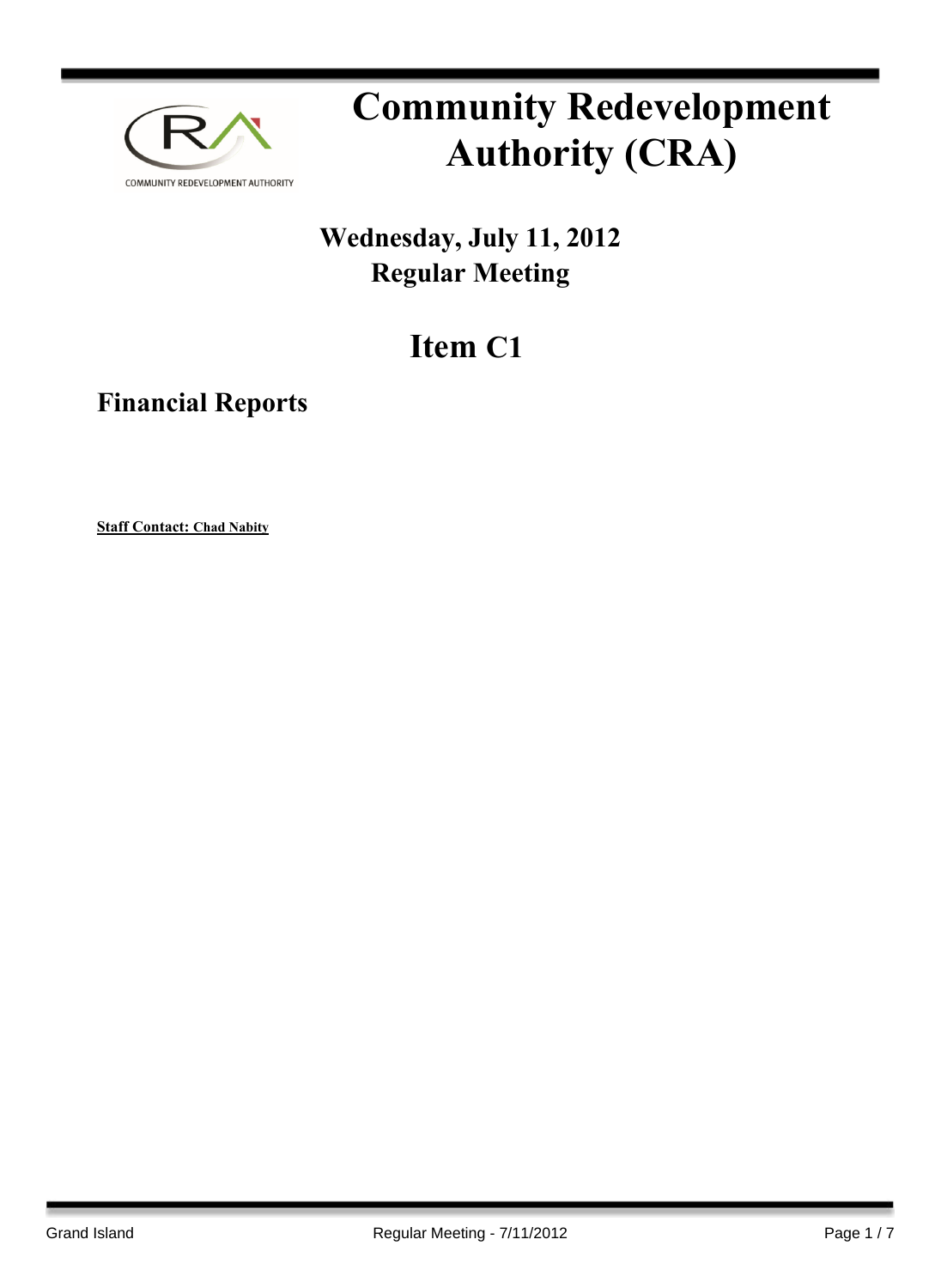|                                         | <b>MONTH ENDED</b><br><b>JUNE 2012</b> | 2011-2012<br><b>YEAR TO DATE</b> | 2012<br><b>BUDGET</b>     | <b>REMAINING</b><br><b>BALANCE</b> |
|-----------------------------------------|----------------------------------------|----------------------------------|---------------------------|------------------------------------|
| <b>CONSOLIDATED</b>                     |                                        |                                  |                           |                                    |
| <b>Beginning Cash</b>                   | 752,962                                | 923,823                          | 923,823                   | 593,514                            |
|                                         |                                        |                                  |                           |                                    |
| <b>REVENUE:</b><br>Property Taxes - CRA | 86,470                                 | 338,555                          | 437,618                   | 99,063                             |
|                                         |                                        |                                  |                           |                                    |
| Property Taxes - Lincoln Pool           | 37,068                                 | 101,350                          | 201,787                   | 100,437                            |
| Property Taxes -TIF's<br>Loan Proceeds  | 34,022                                 | 317,030                          | 318,406<br>$\overline{a}$ | 1,376<br>÷.                        |
| Interest Income - CRA                   | 8                                      |                                  | 8,000                     | 3,645                              |
| Interest Income - TIF'S                 | 17                                     | 4,355<br>643                     |                           |                                    |
| <b>Land Sales</b>                       |                                        | 1,532                            |                           |                                    |
| Other Revenue - CRA                     | 1,704                                  | 8,228                            | 70,000<br>10,000          | 68,468<br>1,772                    |
| Other Revenue - TIF's                   |                                        |                                  |                           |                                    |
|                                         | 2,966                                  | 9,553                            | 1,000                     |                                    |
| <b>TOTAL REVENUE</b>                    | 162,255                                | 781,246                          | 1,046,811                 | 274,761                            |
| <b>TOTAL RESOURCES</b>                  | 915,217                                | 1,705,069                        | 1,970,634                 | 868,274                            |
|                                         |                                        |                                  |                           |                                    |
| <b>EXPENSES</b>                         |                                        |                                  |                           |                                    |
| Auditing & Accounting                   | 55                                     | 4,080                            | 5,000                     | 920                                |
| <b>Legal Services</b>                   | 270                                    | 1,391                            | 10,000                    | 8,610                              |
| <b>Consulting Services</b>              | $\blacksquare$                         | $\blacksquare$                   | 10,000                    | 10,000                             |
| <b>Contract Services</b>                | 1,942                                  | 33,063                           | 55,000                    | 21,937                             |
| Printing & Binding                      |                                        |                                  | 1,000                     | 1,000                              |
| Other Professional Services             |                                        | 7,599                            | 5,000                     | (2,599)                            |
| General Liability Insurance             |                                        |                                  | 250                       | 250                                |
| Postage                                 | 3                                      | 175                              | 200                       | 25                                 |
| Matching Grant                          |                                        |                                  | $\mathbf{r}$              |                                    |
| <b>Legal Notices</b>                    | 16                                     | 1,784                            | 800                       | (984)                              |
| Licenses & Fees                         |                                        | $\blacksquare$                   | $\blacksquare$            |                                    |
| Travel & Training                       |                                        | 161                              | 1,000                     | 839                                |
| Other Expenditures                      |                                        |                                  | 500                       | 500                                |
| Office Supplies                         |                                        |                                  | 500                       | 500                                |
| Supplies                                |                                        |                                  | 300                       | 300                                |
| Land                                    | ٠                                      | $\blacksquare$                   | 100,000                   | 100,000                            |
| Bond Principal - Lincoln Pool           |                                        |                                  | 201,787                   | 201,787                            |
| Façade Improvement                      | 12,414                                 | 531,792                          | 987,500                   | 455,708                            |
| South Locust                            |                                        |                                  |                           |                                    |
| Alleyway Improvement                    |                                        |                                  |                           |                                    |
| Other Projects                          |                                        |                                  | 111,000                   | 111,000                            |
| <b>Bond Principal</b>                   | 75,057                                 | 272,475                          | 266,659                   | (5, 816)                           |
| <b>Bond Interest</b>                    | 23,877                                 | 50,965                           | 50,747                    | (218)                              |
| <b>Interest Expense</b>                 |                                        |                                  |                           |                                    |
| <b>TOTAL EXPENSES</b>                   | 113,632                                | 903,484                          | 1,807,243                 | 903,759                            |
|                                         |                                        |                                  |                           |                                    |
| <b>INCREASE(DECREASE) IN CASH</b>       | 48,623                                 | (122, 238)                       | (760, 432)                | (628,998)                          |
| <b>ENDING CASH</b>                      | 801,585                                | 801,585                          | 163,391                   | (35, 484)                          |
| <b>CRA CASH</b>                         | 648,678                                |                                  |                           |                                    |
| <b>LINCOLN POOL CASH</b>                | 101,350                                |                                  |                           |                                    |
| <b>TIF CASH</b>                         | 51,557                                 |                                  |                           |                                    |
| <b>Total Cash</b>                       | 801,585                                |                                  |                           |                                    |
|                                         |                                        |                                  |                           |                                    |
| <b>CHECKING</b>                         | 436,344                                |                                  |                           |                                    |
| <b>INVESTMENTS</b>                      | 365,241                                |                                  |                           |                                    |
| <b>Total Cash</b>                       | 801,585                                |                                  |                           |                                    |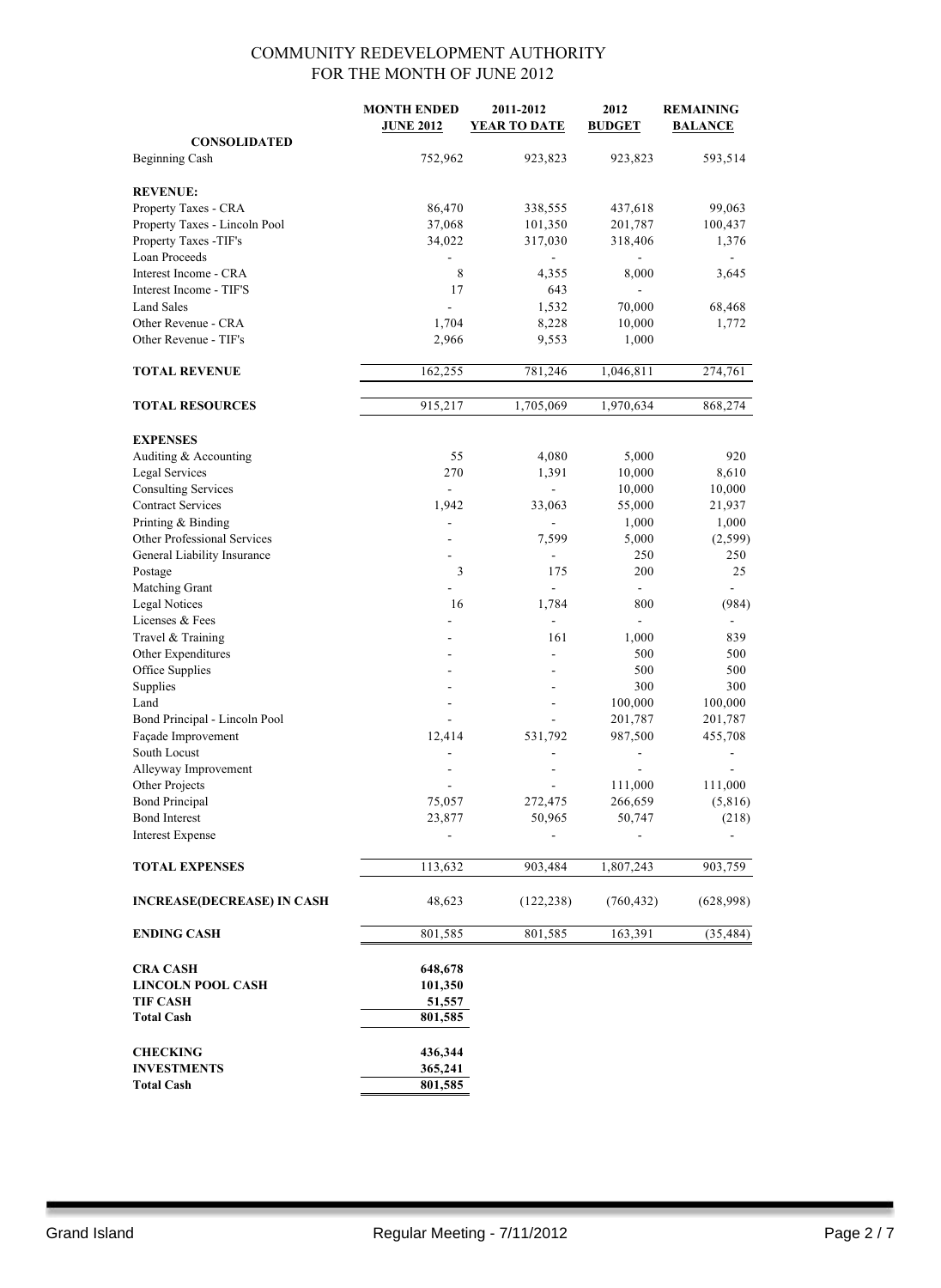|                                                  | <b>MONTH ENDED</b><br><b>JUNE 2012</b> | 2011-2012<br><b>YEAR TO DATE</b> | 2012<br><b>BUDGET</b>    | <b>REMAINING</b><br><b>BALANCE</b> |
|--------------------------------------------------|----------------------------------------|----------------------------------|--------------------------|------------------------------------|
| <b>CRA</b>                                       |                                        |                                  |                          |                                    |
| <b>GENERAL OPERATIONS:</b>                       |                                        |                                  |                          |                                    |
| Property Taxes - CRA                             | 86,470                                 | 338,555                          | 437,618                  | 99,063                             |
| Property Taxes - Lincoln Pool<br>Interest Income | 37,068                                 | 101,350                          | 201,787                  | 100,437                            |
| <b>Land Sales</b>                                | 8                                      | 4,355                            | 8,000                    | 3,645                              |
| Other Revenue & Motor Vehicle Tax                | 1,704                                  | 1,532<br>8,228                   | 70,000<br>10,000         | 68,468<br>1,772                    |
| <b>TOTAL</b>                                     | 125,250                                | 454,021                          | 727,405                  | 273,384                            |
|                                                  |                                        |                                  |                          |                                    |
| <b>GILI TRUST</b>                                |                                        |                                  |                          |                                    |
| Property Taxes                                   |                                        | 32,019                           | 32,890                   | 871                                |
| Interest Income                                  |                                        | 511                              |                          |                                    |
| Other Revenue                                    |                                        | $\overline{\phantom{a}}$         |                          |                                    |
| <b>TOTAL</b>                                     | $\overline{\phantom{a}}$               | 32,530                           | 32,890                   | 871                                |
| <b>CHERRY PARK LTD II</b>                        |                                        |                                  |                          |                                    |
| Property Taxes                                   |                                        | 64,641                           | 59,180                   |                                    |
| Interest Income                                  | 16                                     | 124                              | $\overline{\phantom{0}}$ |                                    |
| Other Revenue                                    | ÷                                      | ÷.                               |                          |                                    |
| <b>TOTAL</b>                                     | 16                                     | 64,764                           | 59,180                   | $\blacksquare$                     |
| <b>GENTLE DENTAL</b>                             |                                        |                                  |                          |                                    |
| Property Taxes                                   |                                        | 161                              | 4,202                    | 4,041                              |
| Interest Income                                  | $\boldsymbol{0}$                       | $\mathbf{1}$                     | ۰                        |                                    |
| Other Revenue                                    |                                        |                                  |                          |                                    |
| <b>TOTAL</b>                                     | $\boldsymbol{0}$                       | 162                              | 4,202                    | 4,041                              |
| <b>PROCON TIF</b>                                |                                        |                                  |                          |                                    |
| Property Taxes                                   | 13,597                                 | 23,028                           | 19,162                   |                                    |
| Interest Income                                  | $\boldsymbol{0}$                       | 2                                | $\overline{a}$           |                                    |
| Other Revenue                                    | ÷,                                     | 233                              |                          |                                    |
| <b>TOTAL</b>                                     | 13,597                                 | 23,263                           | 19,162                   | $\frac{1}{2}$                      |
| <b>WALNUT HOUSING PROJECT</b>                    |                                        |                                  |                          |                                    |
| <b>Property Taxes</b>                            |                                        | 65,147                           | 74,472                   | 9,325                              |
| Interest Income                                  | $\mathbf{1}$                           | 6                                |                          |                                    |
| Other Revenue                                    | 2,966                                  | 9,320                            |                          |                                    |
| <b>TOTAL</b>                                     | 2,967                                  | 74,473                           | 74,472                   | 9,325                              |
| <b>BRUNS PET GROOMING</b>                        |                                        |                                  |                          |                                    |
| Property Taxes                                   |                                        | 13,170                           | 11,000                   |                                    |
| Interest Income                                  |                                        |                                  |                          |                                    |
| Other Revenue                                    |                                        |                                  |                          |                                    |
| <b>TOTAL</b>                                     | ۰                                      | 13,170                           | 11,000                   | $\overline{\phantom{a}}$           |
|                                                  |                                        |                                  |                          |                                    |
| <b>GIRARD VET CLINIC</b><br>Property Taxes       |                                        | 14,037                           | 14,000                   |                                    |
| Interest Income                                  |                                        |                                  |                          |                                    |
| Other Revenue                                    |                                        |                                  |                          |                                    |
|                                                  |                                        |                                  |                          |                                    |
| <b>TOTAL</b>                                     | ÷,                                     | 14,037                           | 14,000                   | $\mathbf{r}$                       |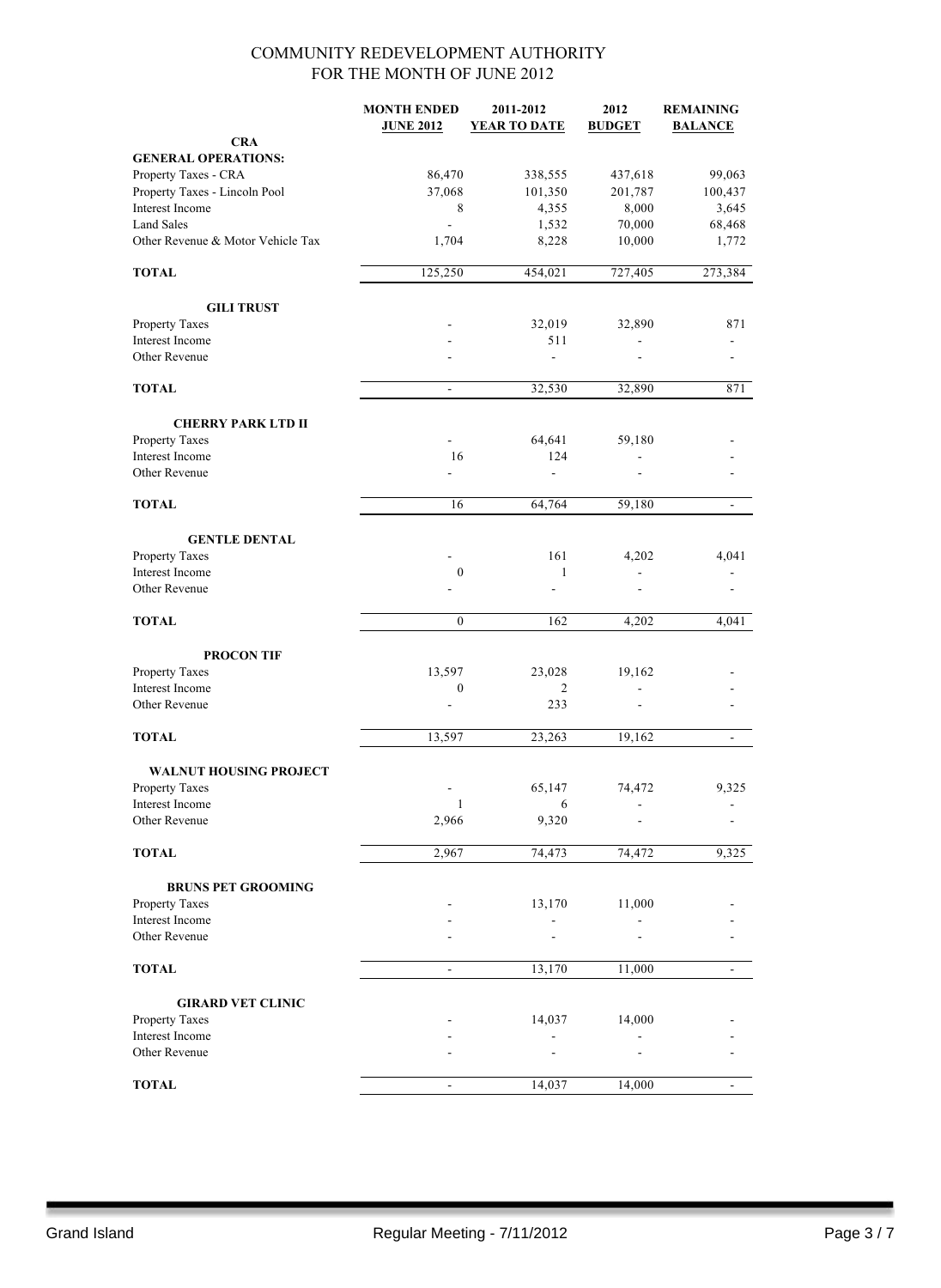|                                  | <b>MONTH ENDED</b><br><b>JUNE 2012</b> | 2011-2012<br><b>YEAR TO DATE</b> | 2012<br><b>BUDGET</b> | <b>REMAINING</b><br><b>BALANCE</b> |
|----------------------------------|----------------------------------------|----------------------------------|-----------------------|------------------------------------|
| <b>GEDDES ST APTS-PROCON</b>     |                                        |                                  |                       |                                    |
| Property Taxes                   | 13,265                                 | 28,591                           | 30,000                | 1,409                              |
| Interest Income<br>Other Revenue |                                        |                                  |                       |                                    |
|                                  |                                        |                                  |                       |                                    |
| <b>TOTAL</b>                     | 13,265                                 | 28,591                           | 30,000                | 1,409                              |
| <b>SOUTHEAST CROSSING</b>        |                                        |                                  |                       |                                    |
| Property Taxes                   | 1,201                                  | 8,674                            | 14,000                | 5,326                              |
| Interest Income                  | $\overline{\phantom{a}}$               | $\overline{\phantom{a}}$         | $\frac{1}{2}$         |                                    |
| Other Revenue                    |                                        |                                  |                       |                                    |
| <b>TOTAL</b>                     | 1,201                                  | 8,674                            | 14,000                | 5,326                              |
| <b>Poplar Street Water</b>       |                                        |                                  |                       |                                    |
| Property Taxes                   | 1,704                                  | 1,826                            | 1,000                 | (826)                              |
| Interest Income                  |                                        |                                  |                       |                                    |
| Other Revenue                    |                                        |                                  | 1,000                 | 1,000                              |
| <b>TOTAL</b>                     | 1,704                                  | 1,826                            | 2,000                 | 174                                |
| <b>CASEY'S @ FIVE POINTS</b>     |                                        |                                  |                       |                                    |
| Property Taxes                   | 4,256                                  | 8,670                            | 15,000                | 6,330                              |
| Interest Income                  |                                        |                                  |                       |                                    |
| Other Revenue                    |                                        |                                  | ÷.                    |                                    |
| <b>TOTAL</b>                     | 4,256                                  | 8,670                            | 15,000                | 6,330                              |
| SOUTH POINTE HOTEL PROJECT       |                                        |                                  |                       |                                    |
| Property Taxes                   |                                        | 44,144                           | 22,000                |                                    |
| Interest Income                  |                                        |                                  |                       |                                    |
| Other Revenue                    |                                        |                                  |                       |                                    |
| <b>TOTAL</b>                     | $\blacksquare$                         | 44,144                           | 22,000                | $\blacksquare$                     |
| <b>TODD ENCK PROJECT</b>         |                                        |                                  |                       |                                    |
| Property Taxes                   |                                        | 3,126                            | 5,500                 | 2,374                              |
| Interest Income                  |                                        |                                  |                       |                                    |
| Other Revenue                    |                                        |                                  | ä,                    |                                    |
| <b>TOTAL</b>                     | $\overline{\phantom{a}}$               | 3,126                            | 5,500                 | 2,374                              |
|                                  |                                        |                                  |                       |                                    |
| <b>JOHN SCHULTE CONSTRUCTION</b> |                                        |                                  |                       |                                    |
| Property Taxes                   |                                        | 4,449                            | 3,000                 |                                    |
| Interest Income<br>Other Revenue |                                        |                                  |                       |                                    |
| <b>TOTAL</b>                     |                                        | 4,449                            | 3,000                 |                                    |
|                                  |                                        |                                  |                       |                                    |
| PHARMACY PROPERTIES INC          |                                        |                                  |                       |                                    |
| Property Taxes                   |                                        | 5,347                            | 8,000                 | 2,653                              |
| Interest Income                  |                                        |                                  |                       |                                    |
| Other Revenue                    |                                        |                                  |                       |                                    |
| <b>TOTAL</b>                     | $\qquad \qquad \blacksquare$           | 5,347                            | 8,000                 | 2,653                              |
| <b>KEN-RAY LLC</b>               |                                        |                                  |                       |                                    |
| Property Taxes                   |                                        |                                  | 5,000                 | 5,000                              |
| Interest Income                  |                                        |                                  |                       |                                    |
| Other Revenue                    |                                        |                                  |                       |                                    |
| <b>TOTAL</b>                     |                                        |                                  | 5,000                 | 5,000                              |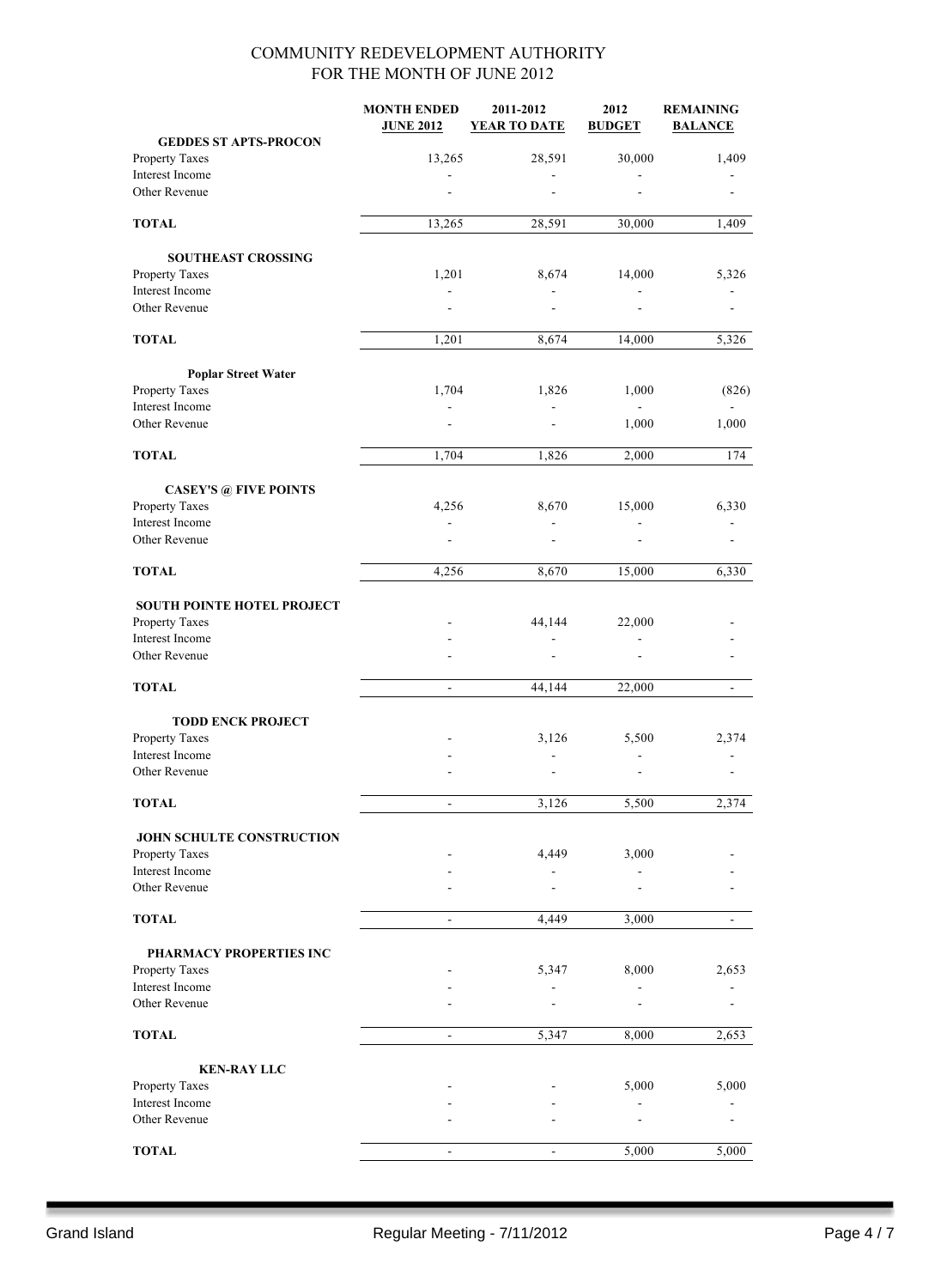|                                       | <b>MONTH ENDED</b><br><b>JUNE 2012</b> | 2011-2012<br><b>YEAR TO DATE</b> | 2012<br><b>BUDGET</b>    | <b>REMAINING</b><br><b>BALANCE</b> |
|---------------------------------------|----------------------------------------|----------------------------------|--------------------------|------------------------------------|
| <b>SKAGWAY</b>                        |                                        |                                  |                          |                                    |
| Property Taxes                        |                                        |                                  |                          |                                    |
| Interest Income                       |                                        |                                  |                          |                                    |
| Other Revenue                         |                                        |                                  |                          |                                    |
| <b>TOTAL</b>                          | $\overline{\phantom{a}}$               | $\qquad \qquad \blacksquare$     | $\overline{\phantom{a}}$ | $\overline{\phantom{a}}$           |
| <b>TOTAL REVENUE</b>                  |                                        |                                  | 1,046,811                |                                    |
|                                       | 162,255                                | 781,246                          |                          | 310,887                            |
| <b>EXPENSES</b>                       |                                        |                                  |                          |                                    |
| <b>CRA</b>                            |                                        |                                  |                          |                                    |
| <b>GENERAL OPERATIONS:</b>            |                                        |                                  |                          |                                    |
| Auditing & Accounting                 | 55                                     | 4,080                            | 5,000                    | 920                                |
| <b>Legal Services</b>                 | 270                                    | 1,391                            | 10,000                   | 8,610                              |
| <b>Consulting Services</b>            | $\blacksquare$                         | L.                               | 10,000                   | 10,000                             |
| <b>Contract Services</b>              | 1,942                                  | 33,063                           | 55,000                   | 21,937                             |
| Printing & Binding                    |                                        | $\overline{a}$                   | 1,000                    | 1,000                              |
| Other Professional Services           | ۰                                      | 7,599                            | 5,000                    | (2, 599)                           |
| General Liability Insurance           |                                        | $\blacksquare$                   | 250                      | 250                                |
| Postage                               | 3                                      | 175                              | 200                      | 25                                 |
| Matching Grant                        |                                        | $\overline{a}$                   | $\blacksquare$           |                                    |
| <b>Legal Notices</b>                  | 16                                     | 1,784                            | 800                      | (984)                              |
| Licenses & Fees                       |                                        | $\overline{a}$                   |                          |                                    |
| Travel & Training                     |                                        | 161                              | 1,000                    | 839                                |
| Other Expenditures                    |                                        | ä,                               | 500                      | 500                                |
| Office Supplies                       |                                        |                                  | 500                      | 500                                |
| Supplies                              |                                        |                                  | 300                      | 300                                |
| Land<br>Bond Principal - Lincoln Pool |                                        |                                  | 100,000<br>201,787       | 100,000<br>201,787                 |
| <b>PROJECTS</b>                       |                                        |                                  |                          |                                    |
| Façade Improvement                    | 12,414                                 | 531,792                          | 987,500                  | 455,708                            |
| South Locust                          |                                        |                                  | $\blacksquare$           |                                    |
| Alleyway Improvement                  |                                        |                                  |                          |                                    |
| Other Projects                        |                                        | $\blacksquare$                   | 111,000                  | 111,000                            |
| <b>TOTAL CRA EXPENSES</b>             | 14,698                                 | 580,044                          | 1,489,837                | 909,793                            |
| <b>GILI TRUST</b>                     |                                        |                                  |                          |                                    |
| <b>Bond Principal</b>                 |                                        | 33,066                           | 31,627                   | (1, 439)                           |
| <b>Bond Interest</b>                  |                                        | 1,325                            | 1,263                    | (62)                               |
| Other Expenditures                    |                                        |                                  |                          |                                    |
| <b>TOTAL GILI EXPENSES</b>            | $\blacksquare$                         | 34,390                           | 32,890                   | (1, 500)                           |
|                                       |                                        |                                  |                          |                                    |
| <b>CHERRY PARK LTD II</b>             |                                        |                                  |                          |                                    |
| <b>Bond Principal</b>                 | 25,421                                 | 49,894                           | 49,894                   | (0)                                |
| <b>Bond Interest</b>                  | 4,169                                  | 9,286                            | 9,286                    | $\mathbf{0}$                       |
| <b>TOTAL CHERRY PARK EXPENSES</b>     | 29,590                                 | 59,180                           | 59,180                   | $\blacksquare$                     |
| <b>GENTLE DENTAL</b>                  |                                        |                                  |                          |                                    |
| <b>Bond Principal</b>                 | 1,396                                  | 2,745                            | 2,760                    | 15                                 |
| <b>Bond Interest</b>                  | 705                                    | 1,457                            | 1,442                    | (15)                               |
| TOTAL GENTLE DENTAL                   | 2,101                                  | 4,202                            | 4,202                    | (0)                                |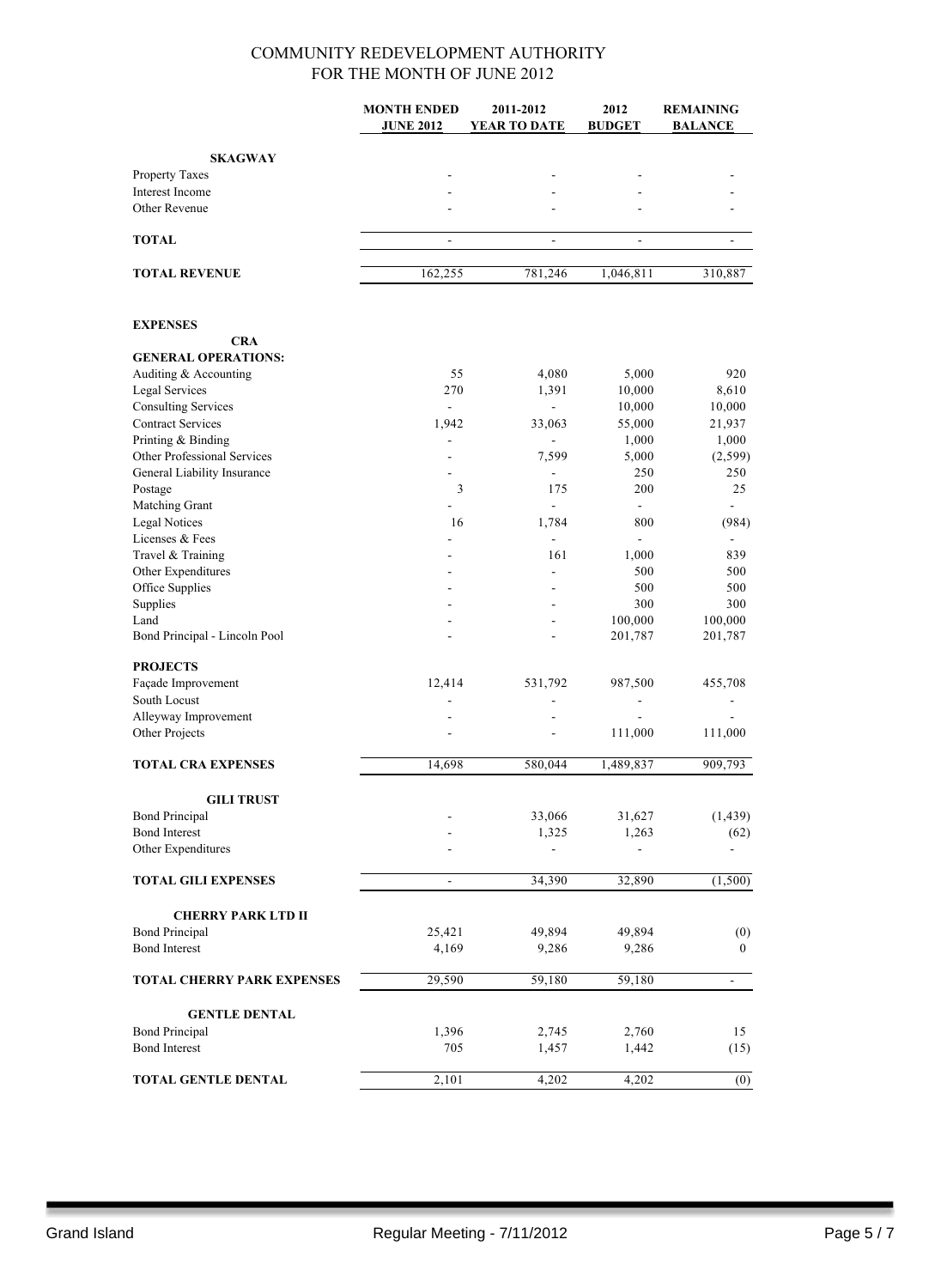|                                      | <b>MONTH ENDED</b><br><b>JUNE 2012</b> | 2011-2012<br><b>YEAR TO DATE</b> | 2012<br><b>BUDGET</b> | <b>REMAINING</b><br><b>BALANCE</b> |
|--------------------------------------|----------------------------------------|----------------------------------|-----------------------|------------------------------------|
| <b>PROCON TIF</b>                    |                                        |                                  |                       |                                    |
| <b>Bond Principal</b>                | 5,909                                  | 11,641                           | 11,782                | 141                                |
| <b>Bond Interest</b>                 | 3,672                                  | 7,521                            | 7,380                 | (141)                              |
| <b>TOTAL PROCON TIF</b>              | 9,581                                  | 19,162                           | 19,162                | $\boldsymbol{0}$                   |
| <b>WALNUT HOUSING PROJECT</b>        |                                        |                                  |                       |                                    |
| <b>Bond Principal</b>                | 21,905                                 | 43,096                           | 43,096                | (0)                                |
| <b>Bond Interest</b>                 | 15,331                                 | 31,376                           | 31,376                | $\boldsymbol{0}$                   |
| TOTAL WALNUT HOUSING                 | 37,236                                 | 74,472                           | 74,472                | $\boldsymbol{0}$                   |
| <b>BRUNS PET GROOMING</b>            |                                        |                                  |                       |                                    |
| <b>Bond Principal</b>                |                                        | 13,170                           | 11,000                | (2,170)                            |
| <b>Bond Interest</b>                 |                                        |                                  |                       |                                    |
| <b>TOTAL BRUNS PET GROOMING</b>      | $\bar{\mathbf{z}}$                     | 13,170                           | 11,000                | (2,170)                            |
| <b>GIRARD VET CLINIC</b>             |                                        |                                  |                       |                                    |
| <b>Bond Principal</b>                |                                        | 14,037                           | 14,000                | (37)                               |
| <b>Bond Interest</b>                 |                                        |                                  |                       |                                    |
| TOTAL GIRARD VET CLINIC              | $\blacksquare$                         | 14,037                           | 14,000                | (37)                               |
| <b>GEDDES ST APTS - PROCON</b>       |                                        |                                  |                       |                                    |
| <b>Bond Principal</b>                | 13,265                                 | 28,591                           | 30,000                | 1,409                              |
| <b>Bond Interest</b>                 |                                        |                                  |                       |                                    |
| <b>TOTAL GEDDES ST APTS - PROCON</b> | 13,265                                 | 28,591                           | 30,000                | 1,409                              |
| <b>SOUTHEAST CROSSINGS</b>           |                                        |                                  |                       |                                    |
| <b>Bond Principal</b>                | 1,201                                  | 8,674                            | 14,000                | 5,326                              |
| <b>Bond Interest</b>                 |                                        |                                  |                       |                                    |
| <b>TOTAL SOUTHEAST CROSSINGS</b>     | 1,201                                  | 8,674                            | 14,000                | 5,326                              |
| <b>POPLAR STREET WATER</b>           |                                        |                                  |                       |                                    |
| <b>Bond Principal</b>                | 1,704                                  | 1,826                            |                       | (1, 826)                           |
| <b>Bond Interest</b>                 |                                        |                                  |                       |                                    |
| Auditing & Accounting                |                                        |                                  |                       |                                    |
| <b>Contract Services</b>             |                                        |                                  |                       |                                    |
| <b>TOTAL POPLAR STREET WATER</b>     | 1,704                                  | 1,826                            | ä,                    | (1, 826)                           |
|                                      |                                        |                                  |                       |                                    |